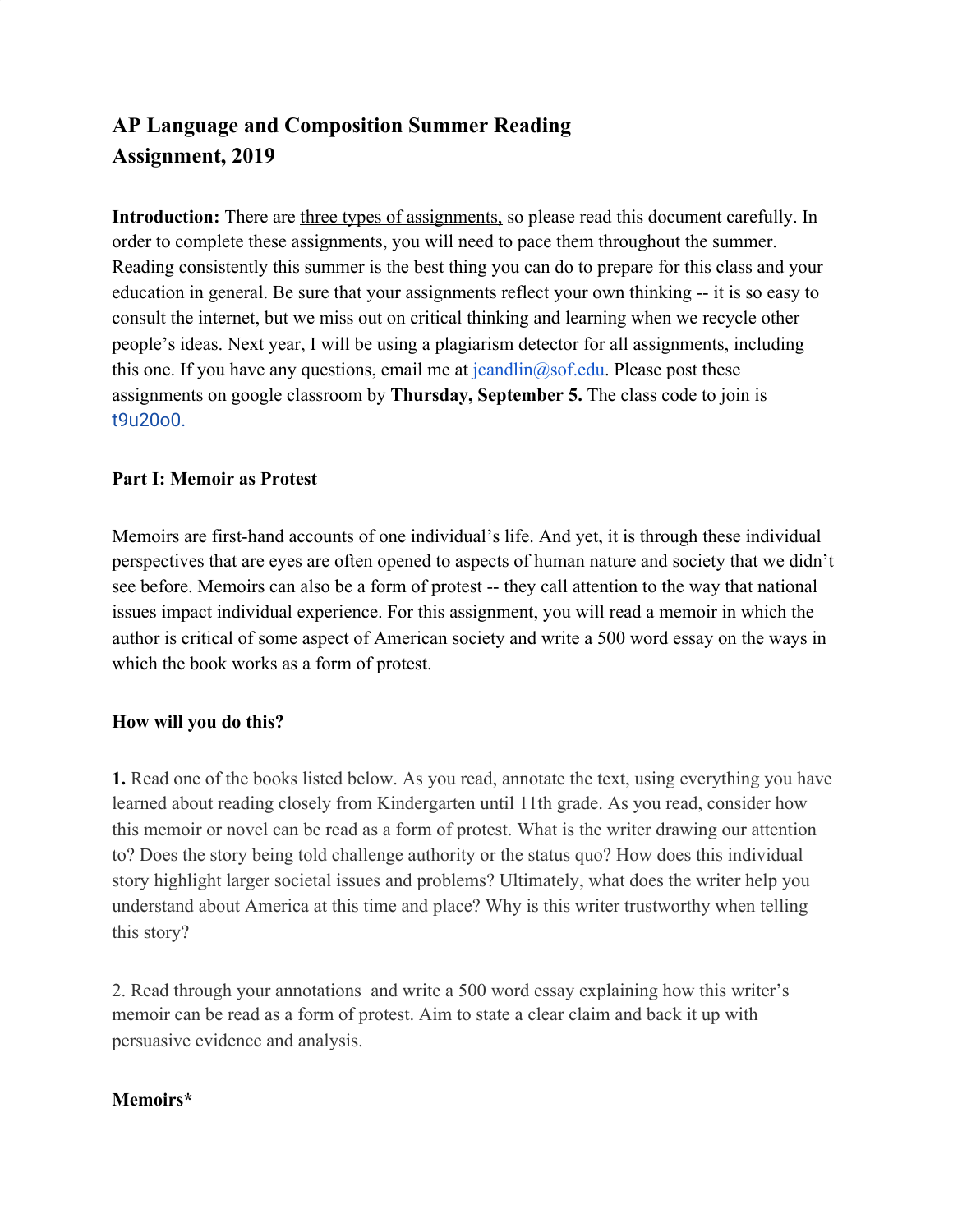# *Girl Interrupted* by Susannah Keyson

(https://www.amazon.com/GirlInterruptedSusannaKaysen/dp/0679746048)

### *Woman Warrior* by Maxine Hong Kingston

(https://www.amazon.com/WomanWarriorMemoirsGirlhoodGhosts/dp/0780736842/ ref=sr\_1\_2?s=books&ie=UTF8&qid=1466027166&sr=12&keywords=WOman+Warrior)

*Between the World and Me* by Ta nishi Coates [https://www.amazon.com/Between-World-Me-Ta-Nehisi-Coates/dp/045148](https://www.amazon.com/Between-World-Me-Ta-Nehisi-Coates/dp/0451482212) [2212](https://www.amazon.com/Between-World-Me-Ta-Nehisi-Coates/dp/0451482212)

\*If you have another memoir you would like to read, send me an email with the title and the reason you want to read it by July 1:  $\frac{\text{icandlin}(\partial s \text{ of.} \text{edu})}{\text{icandlin}(\partial s \text{ of.} \text{edu})}$ 

### Part II: **Read and Respond to Three Editorials**

1. Find at least three editorials (not news articles or informational features) from reputable newspapers or issues based magazines (you should mix and match, using at least two-three different sources). Choose articles about topics that you care about.

2. Write a response on each of the editorials. What aspects of the editorial were persuasive? What are your thoughts about the editorial or the issues presented? Your responses should be thoughtful, detailed and between 200-250 words in length (longer responses will not be read). See additional questions below the possible sources to guide you.

**Sources for Editorials** *The New York Times (US newspaper), The Washington Post (US newspaper)*, *National Review* (US political magazine), *The New Yorker* (US ideas magazine), *Atlantic Monthly* (US ideas magazine), *Harper's* (US ideas magazine), *Mother Jones* (US ideas magazine), *The Walrus* (Canadian ideas magazine), *Maclean's* (Canadian newsmagazine),*The Economist* (UK news magazine), *Time* (US news magazine), *Newsweek* (US news magazine), *The New Republic* (US political magazine), *Arts and Letters Daily* (an online compilation of items from around the English speaking world)

### **Some questions to guide you: (You don't have to answer them all).**